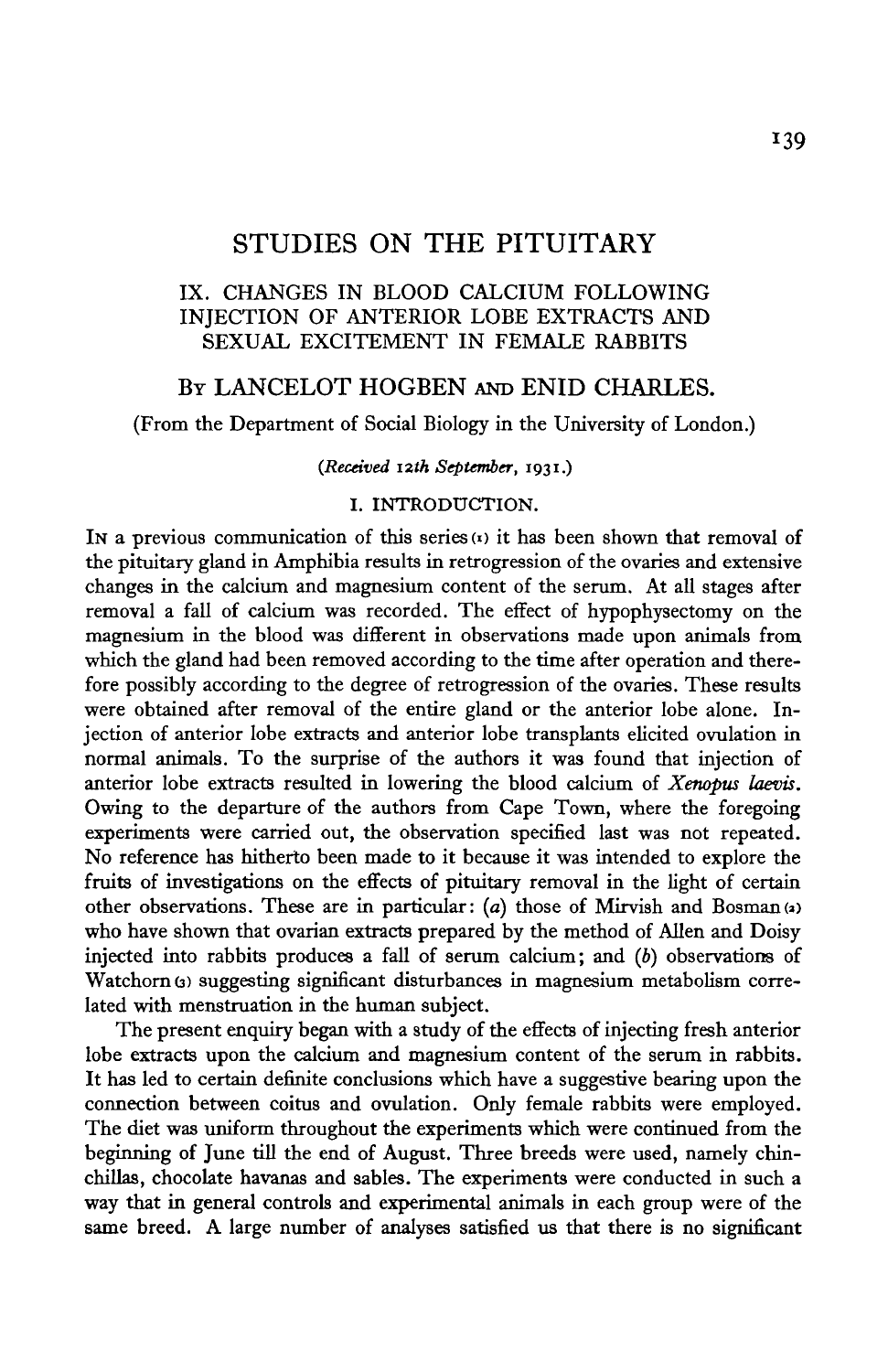## 140 LANCELOT HOGBEN *and* ENID CHARLES

difference between the calcium content of the sera of the three breeds employed. The ages of the rabbits varied from 11 to 16 months. All rabbits used in these experiments had been segregated previously for at least a month in separate cages to ensure that the ovaries were in a quiescent condition, *i.e.* contained no freshly ruptured follicles or newly formed corpora lutea.

Our own experience has confirmed that of previous investigators who have noted a disturbance of the blood calcium level after bleeding. Successive bleeding was not adopted in these experiments for that reason. All the experiments here recorded involve analysis of the blood of parallel control and experimental groups. The analytical methods have been referred to in the previous communication  $(u)$ . Spayed females were used in some experiments. In all cases bleeding was not attempted till 6 weeks after removal of the ovaries, so that healing was complete. When the same animals were bled for more than one experiment an interval of at least a week elapsed between two successive experiments. The expenses of this research were borne by a grant from the Trevelyan Fund of the Royal Society.

### II. THE INJECTION OF ANTERIOR LOBE EXTRACTS.

Attention was first directed to the effects of injecting anterior lobe extracts upon the serum calcium level of the rabbit. Our observations agreed with the previous unpublished experiments upon *Xenopus* referred to above. For this purpose it was necessary to employ concoctions injected within a few hours of killing. In the experiments which follow, the extracts were made by grinding the fresh anterior lobes with quartz into a uniform pulp. To this pulp saline was added. After thorough stirring the coarser material was removed by centrifuging. The amount injected into each individual corresponded to the juice exuded from about 4 gm. of fresh anterior lobes. The glands were collected by the authors at the abattoir. The injection occurred within  $4\frac{1}{2}$  hours of killing. As the glands were collected they were frozen hard and kept in a thermos flask in that condition during the inevitable delay involved in transporting them from the abattoir to the laboratory. We wish to lay particular stress upon the necessity for these precautions. In researches of the senior author extending over a period of ten years it has become abundantly clear that the active materials of the anterior lobe are highly unstable in the condition in which they exist in the gland itself. There can be little doubt that conflicting testimony and much disappointment results from the use of stale glands which have not been collected under strict personal supervision. Misunderstanding would be avoided if investigators explicitly stated the exact time which elapsed between the slaughtering of the animals and the preparation and injection of their extracts.

In the first experiment, of which we present the protocol, three experimental animals injected with pituitary extract and three controls injected with saline were bled 4 hours, 10 hours and 19 hours after injection. The injections in this experiment and in all others recorded subsequently were intraperitoneal. The full details are as follows: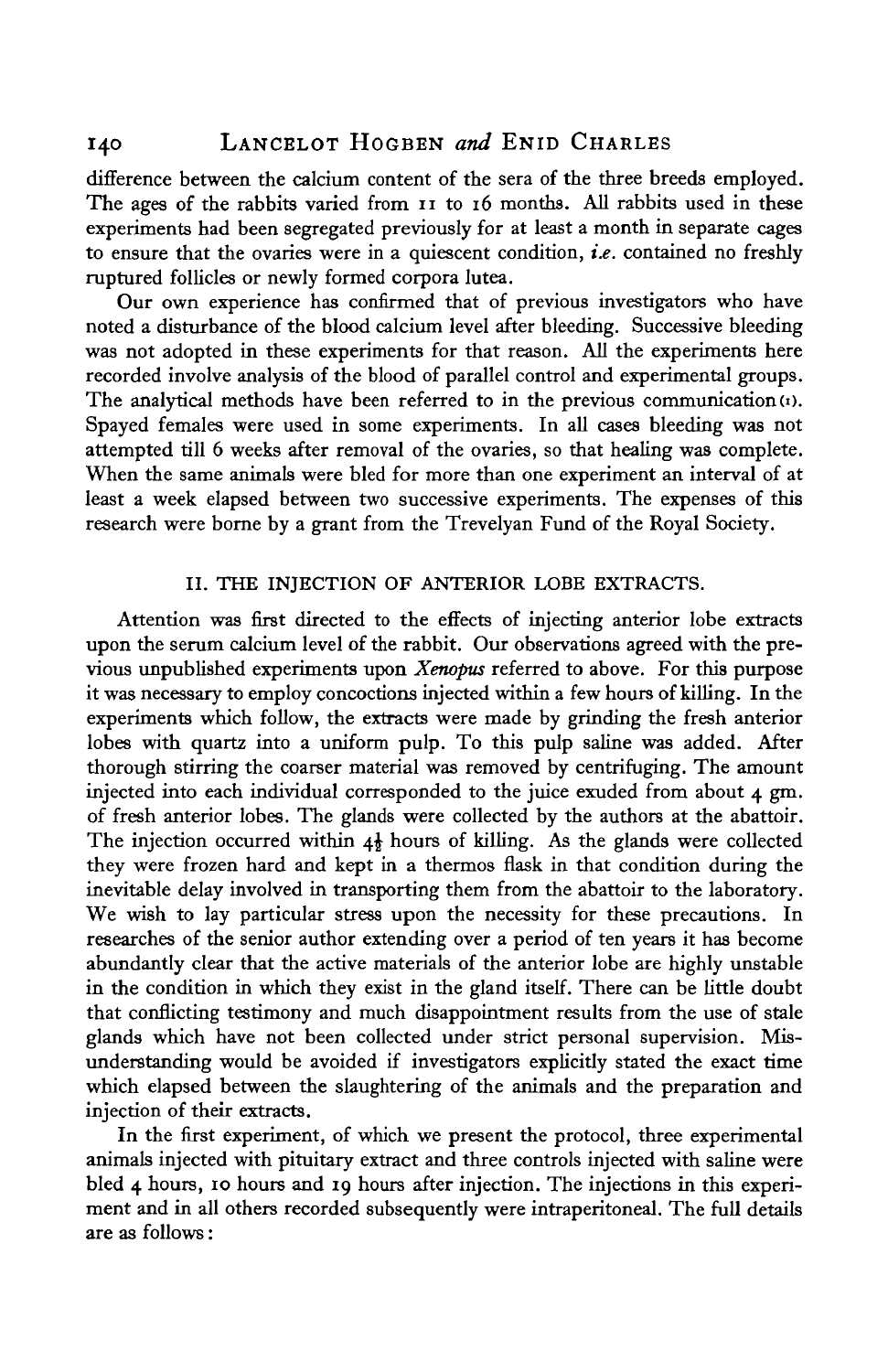| Time     | Controls                                                     |                      | Experimental series                                          |                        |
|----------|--------------------------------------------------------------|----------------------|--------------------------------------------------------------|------------------------|
|          | Ca in mg. $%$                                                | Mg in mg. $\%$       | Ca in mg. $%$                                                | $Mg$ in mg.%           |
| 4 hours  | 15.07<br>18.38<br>$\mathbf{z}$<br>$\left( 3\right)$<br>15'42 | 2.01<br>2.22<br>2.96 | (4)<br>15.72<br>[5]<br>(6)<br>14.93<br>12.64                 | 3:57<br>1.93<br>2.56   |
| 10 hours | (7)<br>(8)<br>15.07<br>14.91<br>15.67<br>(9)                 | 3.46<br>3.71<br>2.63 | [10]<br>11'20<br>$\left[11\right]$<br>14.28<br>13.78<br>[12] | 4.79<br>2.22<br>2.58   |
| 19 hours | 16.17<br>(13)<br>[14]<br>15.50<br>16.20<br>(15)              | 1.81<br>2'10<br>2.51 | (16)<br>16.97<br>1284<br>17)<br>(18)<br>14.28                | $2.36$<br>1.86<br>2.00 |

Table I.

An autopsy made 48 hours after injection on all these animals revealed no ruptured follicles, corpora haemorrhagica or corpora lutea in the rabbits belonging to the control series. Large corpora haemorrhagica were present in both ovaries in all the rabbits injected with pituitary extract except Nos. 5 and 16. The mean values, excluding  $\zeta$  and 16, on which the extract produced no visible somatic effect are therefore as follows:

Table II.

|                                 | Control series          |                      | Experimental series     |                          |
|---------------------------------|-------------------------|----------------------|-------------------------|--------------------------|
|                                 | Calcium                 | Magnesium            | Calcium                 | Magnesium                |
| 4 hours<br>10 hours<br>10 hours | 16.29<br>15.22<br>15.96 | 2.70<br>3'27<br>2:17 | 14.18<br>13'12<br>13:54 | 3 07<br>$3'20$<br>$2'38$ |

The results of this experiment indicate no effect upon the magnesium content of the serum. They suggest a fall of calcium beginning about 4 hours after injection.

All the animals used in the first experiment were chinchillas. In the second experiment some months later sables and havanas were also used. The normal calcium level was lower. This may be correlated with the unusually cold and rainy weather in August, when the experiment was carried out. Four series of animals were used. These were *(a)* normal controls injected with saline, *(b)* normal rabbits injected with pituitary extract, (c) spayed females as controls to *(d)* spayed females injected with pituitary extract. The animals were bled 12 hours after injection. An autopsy was made 48 hours after to reveal the presence of ruptured follicles in series *(b).* The full details are given in Table III.

Contrary to our expectation this experiment showed that a fall in calcium occurs after the injection of pituitary extract into spayed as well as normal rabbits. The data suggest that the fall is not so great. Thus the fall in the normal rabbit may be partly reinforced by the liberation of the ovarian autocoid which Mirvish and Bosman (a) have studied. It seems clear, however, that pituitary extracts evoke a fall independently of their effect on the ovaries.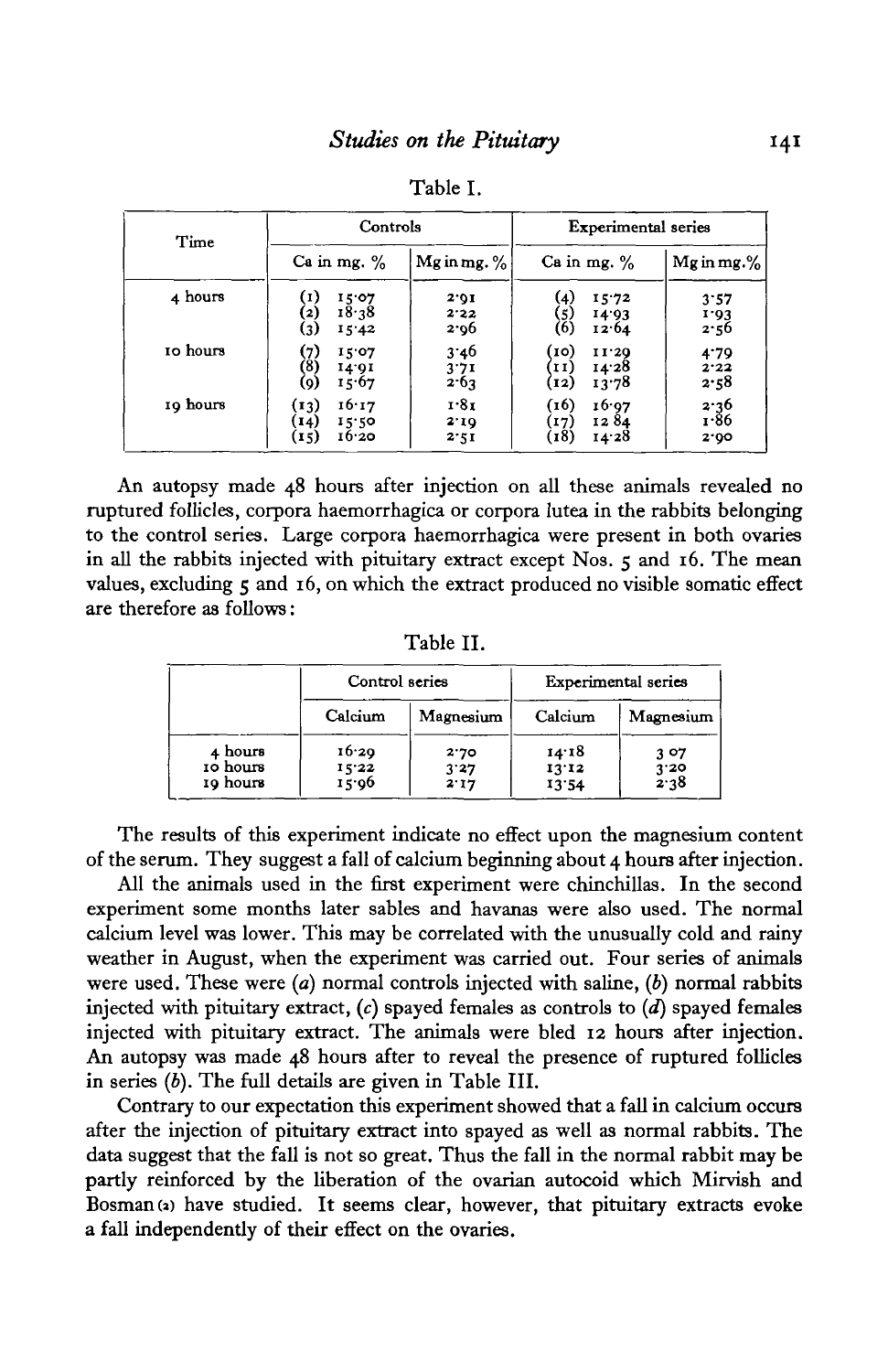|                                                                           | Calcium                                                            | Magnesium                                    | Condition of<br>ovaries                                                          |  |  |
|---------------------------------------------------------------------------|--------------------------------------------------------------------|----------------------------------------------|----------------------------------------------------------------------------------|--|--|
| (a) Normal controls                                                       |                                                                    |                                              |                                                                                  |  |  |
| Chinchillas                                                               | 13.87<br>14.57<br>14.69<br>13:57                                   | 3.92<br>3.15<br>2.33                         |                                                                                  |  |  |
| Sables                                                                    | 14.22<br>14.57<br>15.21                                            |                                              | No ruptured<br>follicles<br>oг<br>corpora lutea                                  |  |  |
| Havanas                                                                   | 14.86<br>14.27<br>15.33                                            |                                              |                                                                                  |  |  |
| Mean values                                                               | 14.52                                                              | 3.13                                         |                                                                                  |  |  |
|                                                                           | (b) Normal rabbits injected with pituitary extract 12 hours before |                                              |                                                                                  |  |  |
|                                                                           |                                                                    |                                              | Corpora haemorr-<br>hagica                                                       |  |  |
| Chinchillas                                                               | 12.69<br>11'27<br>10.03<br>12 10<br>11.45<br>14.57                 | 2.65<br>2.47<br>6.17<br>5.70<br>2.10<br>1.81 | One ovary<br>Both ovaries<br>Both ovaries<br>One ovary<br>Both ovaries<br>Absent |  |  |
| Mean values                                                               | 12.02<br>11.51                                                     | 3.48<br>$3.28$ <sup>*</sup>                  |                                                                                  |  |  |
|                                                                           |                                                                    | (c) Ovariotomised controls                   |                                                                                  |  |  |
| Chinchillas                                                               | 13.10<br>14.22<br>15:17                                            | 3.68<br>2.80<br>2.14                         |                                                                                  |  |  |
| Sables                                                                    | 14.75<br>14.93                                                     | 2.96<br>2.96                                 |                                                                                  |  |  |
| Havanas                                                                   | 13.86<br>14.63                                                     | 2.25<br>1.81                                 |                                                                                  |  |  |
| Mean values                                                               | 14:38                                                              | 2.66                                         |                                                                                  |  |  |
| (d) Ovariotomised rabbits injected with pituitary extract 12 hours before |                                                                    |                                              |                                                                                  |  |  |
| Chinchillas                                                               | 12.75<br>13.69<br>13.28                                            | 1.40<br>2.82<br>2.41                         |                                                                                  |  |  |
| Sables                                                                    | 12:57<br>12.66<br>10.74                                            | 2.17<br>1:51<br>1.95                         | $\equiv$                                                                         |  |  |
| Havanas                                                                   | 13.39<br>13.34                                                     | 2.30                                         |                                                                                  |  |  |
| Mean values                                                               | 12.80                                                              | 2.08                                         |                                                                                  |  |  |

# Table III.

• Mean value excluding last in which ovulation did not occur.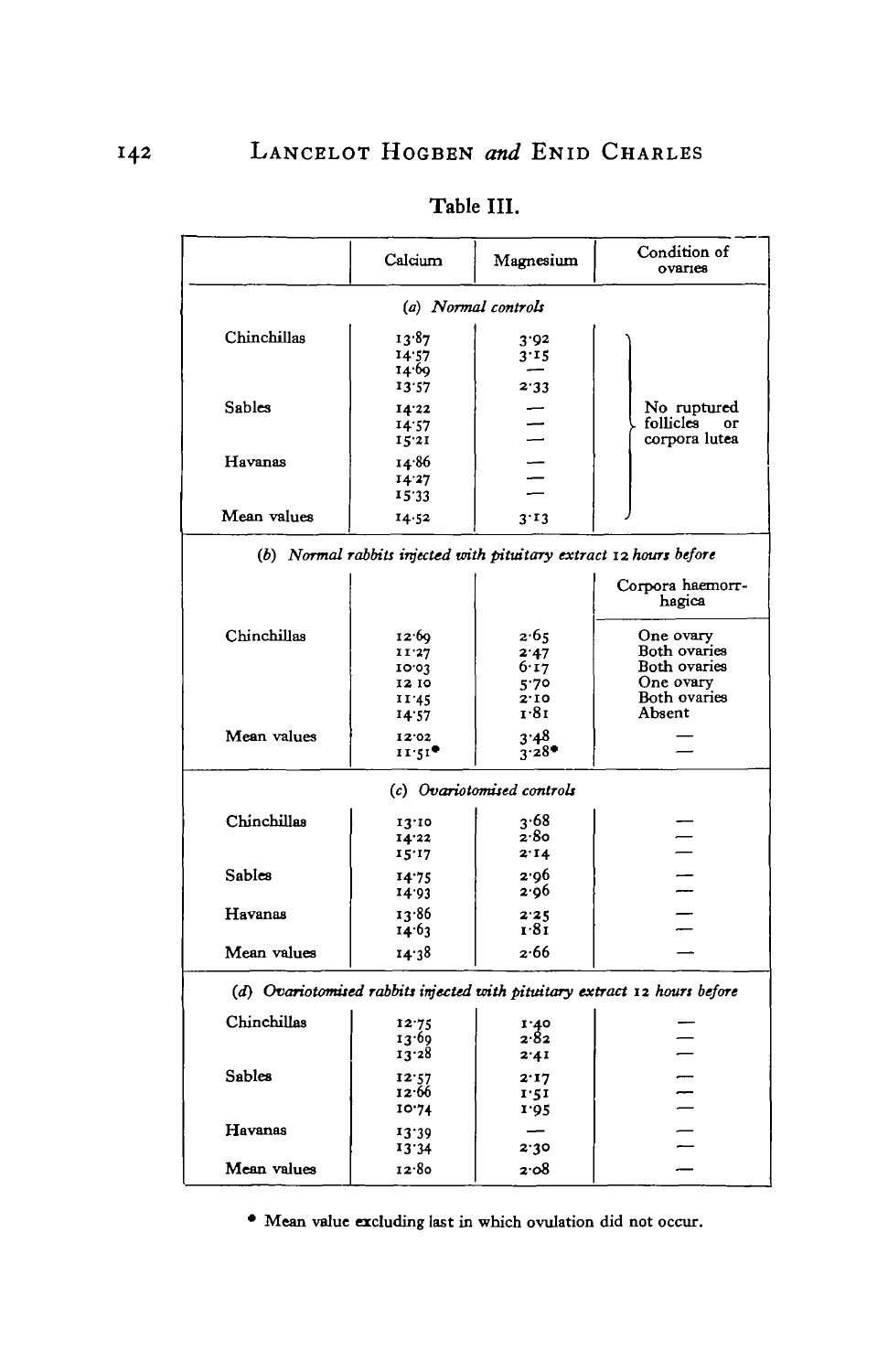### III. THE CALCIUM LEVEL OF THE SERUM AFTER SEXUAL EXCITEMENT.

The foregoing observations encouraged us to investigate the possibility of changes in serum calcium following coitus. This enquiry was reinforced by two other considerations. One was the experiments of  $\overline{F}$ ee and Parkes (4) who have brought forward evidence that the reflex activation of pituitary secretion by the sexual act supplies the stimulus to ovulation in the rabbit. The other was an observation of Grant and Gates (5), who found that the calcium level is lower in rabbits kept together in pens than when they are segregated in cages. For penned animals they give a value of 11-64 mg. per cent. Our own experience confirms this observation as applied to female rabbits. It is well known that female rabbits indulge in Lesbian practices, and that such practices may evoke ovulation (Hammond) like heterosexual intercourse or coitus *sensu stricto.*

We have therefore determined the serum calcium of previously segregated females at varying periods after association with vasectomised bucks. In each case the buck was placed with the doe sufficiently long to permit him to "jump" the doe several times. In several cases the doe refused to lift her tail, so that true intercourse was not consummated. Ovulation in such cases did not occur. An autopsy was carried out on every individual. Three series of females were used. Series A were sables, series B were havanas and series C were chinchillas. The protocols are as follows:

|                               | Ca in<br>mg. $%$ | Mean<br>value | Condition of ovaries                |
|-------------------------------|------------------|---------------|-------------------------------------|
| Before coitus<br>$\mathbf{I}$ | 14.22            | 14.67         |                                     |
| 2                             | 14.57            |               |                                     |
| 3                             | 15.21            |               |                                     |
| 4 hours after                 | 13.14            | 13.25         |                                     |
|                               | 13.34            |               |                                     |
| 5<br>6                        | 13:17            |               |                                     |
| 7                             | 13.26            |               |                                     |
| 8<br>12 hours after           | 13.97            | 13.34         | Ruptured follicles in both ovaries  |
| 9                             | 13.46            |               | Ruptured follicles in both ovaries  |
| 10                            | 12.42            |               |                                     |
| IΙ                            | 13.51            |               |                                     |
| 24 hours after 12             | 11:56            | 11.89         |                                     |
| 13                            | 12.54            |               |                                     |
| 14                            | 11.00            |               |                                     |
| 15                            | 11.56            |               | Ruptured follicles in both ovaries  |
| 10 days after<br>16           | 13.10            | 14.72         |                                     |
| $\frac{17}{18}$               | 13.10            |               |                                     |
|                               | 17.23            |               |                                     |
| 19                            | 15.46            |               | Large corpora lutea in both ovaries |

Table IV. *Series A. Sables.*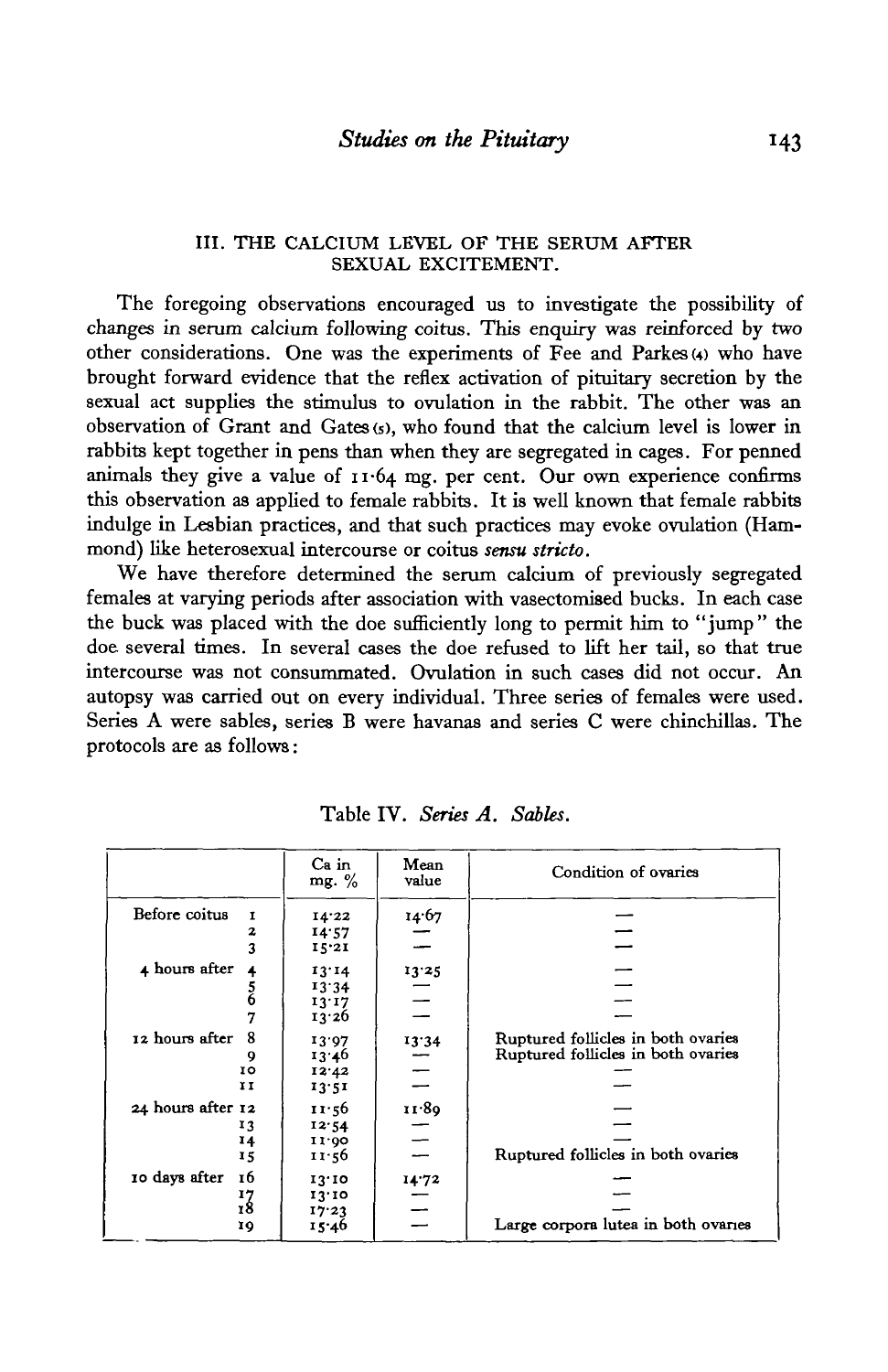|                     | Ca in<br>$mg\%$ | Mean<br>value | Condition of ovaries               |
|---------------------|-----------------|---------------|------------------------------------|
| Before coitus<br>20 | 14.86           | 14.82         |                                    |
| 21                  | 14.27           |               |                                    |
| 22                  | 15.33           |               |                                    |
| 8 hours after 23    | 12.54           | 12.68         |                                    |
| 24                  | 12.45           |               |                                    |
| 25                  | 13'43           |               |                                    |
| 26                  | 12.28           |               |                                    |
| 16 hours after 27   | 11.62           | 12.54         |                                    |
| 28                  | 13.00           |               | Ruptured follicles in both ovaries |
| 29                  | 11.06           |               |                                    |
| 30                  | 13.97           |               |                                    |
| 20 hours after 31   | 12'11           | 11.76         |                                    |
| 32                  | 9.08            |               | One doubtfully ruptured follicle   |
| 33                  | 12.59           |               |                                    |
| 34                  | 12.36           |               | Ruptured follicles in both ovaries |
| 48 hours after 35   | 11.88           | 12.01         |                                    |
| 36                  | 12.36           |               |                                    |
|                     | 11.39           |               | New corpora lutea                  |
| $\frac{37}{38}$     | 12.42           |               |                                    |

Table IV. Series B. Havanas.

Table IV. *Series C. Chinchillas.*

|                     | Ca in<br>mg. $\%$ | Mean<br>value | Condition of ovaries               |
|---------------------|-------------------|---------------|------------------------------------|
| Before coitus<br>39 | 14.99             | 14.07         |                                    |
| 40                  | 14.04             |               |                                    |
| 4I                  | 13:57             |               |                                    |
| 42                  | 13.66             |               |                                    |
| 8 hours after 43    | 13:57             | 12.86         |                                    |
| 44                  | 12.74             |               |                                    |
| 45                  | 12.27             |               |                                    |
| 12 hours after 46   | 14.16             | 14.49         |                                    |
| 47                  | 15.22             |               | Ruptured follicles in both ovaries |
| 48                  | 13.69             |               | Ruptured follicles in both ovaries |
| 49                  | 14.87             |               |                                    |
| 20 hours after 50   | 12.60             | 13.17         |                                    |
| 51                  | 14.32             |               | Ruptured follicles in both ovaries |
| 52                  | 13.01             |               |                                    |
| 53                  | 12.84             |               |                                    |
| 5 days after<br>54  | 13.92             | 11.64         |                                    |
|                     | 11.39             |               |                                    |
| 55<br>56            | 10.86             |               |                                    |
| 57                  | 10.64             |               |                                    |

A comparison of the mean values of these series may be made from the data presented in Table V.

From these data it seems justifiable to conclude that a fall in blood calcium occurs after sexual excitement in the doe whether ovulation occurs or not. This fall is already evident 4 hours after congress with the buck. Ovulation occurs in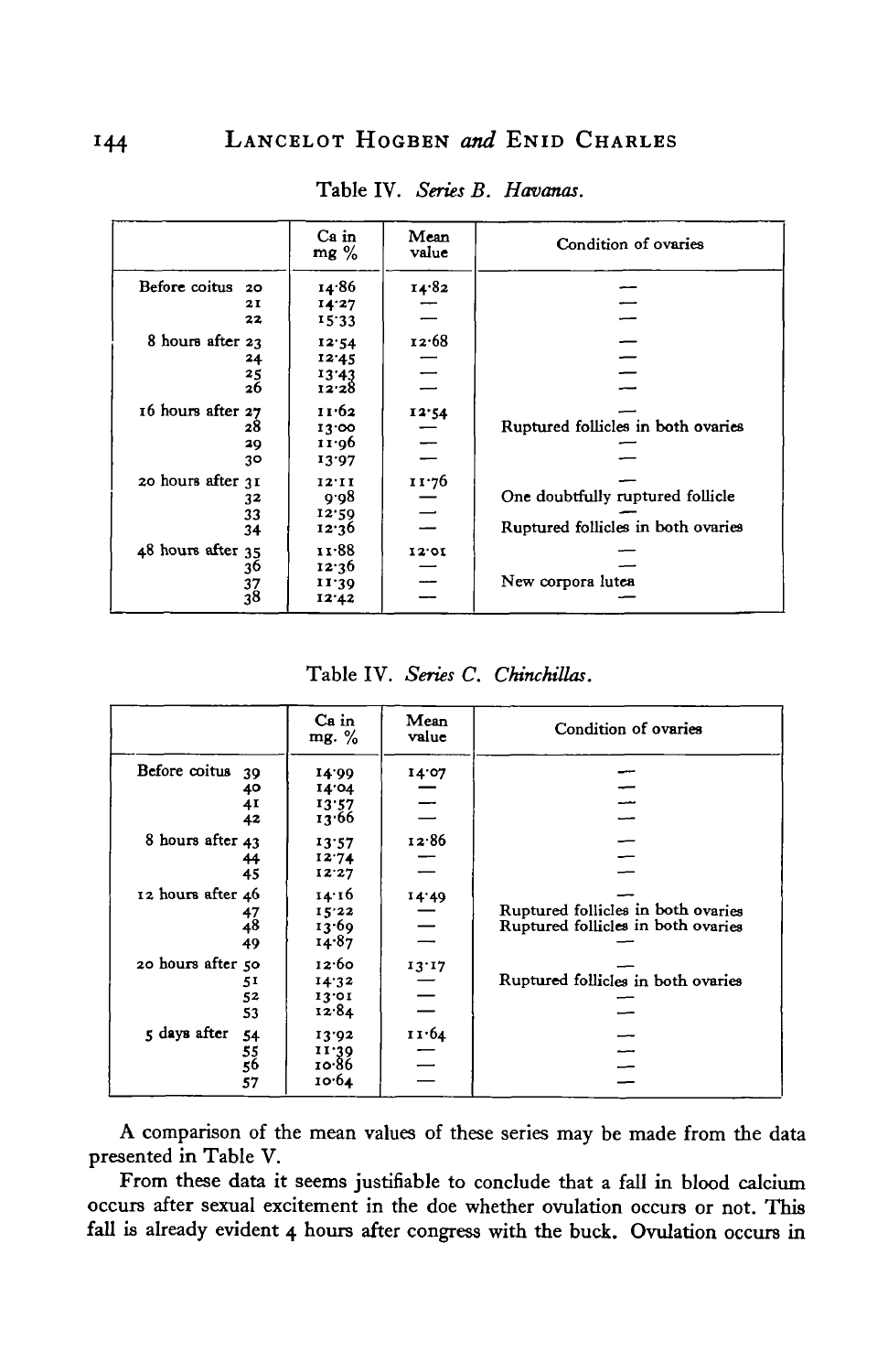the rabbit about 10 hours after coitus. Our figures interpreted in the light of the data derived from autopsy indicate that there is a secondary rise immediately after the time at which ovulation occurs, and possibly only if ovulation does occur. This secondary rise is followed by a further and prolonged fall which subsides before the corpora lutea reach their maximal growth.

|                | Series A and B | Series C |
|----------------|----------------|----------|
| Before coitus  | 14.75          | 14.07    |
| ∡ hours after  | 13'25          |          |
| 8 hours after  | 12.68          | 12.86    |
| 12 hours after | 13.34          | 14.49    |
| 16 hours after | 12.54          |          |
| 20 hours after | 11.76<br>11.89 | 13'17    |
| 24 hours after |                |          |
| 48 hours after | 12.01          |          |
| 5 days after   |                | 11.64    |
| 10 days after  | 14.72          |          |

Table V.

These findings prompted us to test the effect of placing spayed does with bucks. Only eight animals (chinchillas) were available, four of which served as controls. The other four were jumped repeatedly, though true coitus did not occur. Unfortunately one of these females had been deprived of its uteri as well as its ovaries, a circumstance that suggests further enquiry at a later date, since the calcium level of this animal was exceptionally high. Blood was taken 20 hours after the buck was introduced. The calcium content of the serum in mg. per cent, of these two series was as follows:

- (a) Jumped by buck:  $11.95$ ,  $11.60$ ,  $13.86$ ,  $15.11$  (uterus removed also).
- (b) Controls: 13<sup>.</sup>33, 13<sup>.</sup>92, 14<sup>.</sup>40, 13<sup>.</sup>01.

The results of this experiment are too meagre to interpret with assurance. It is to be noted that two values for the jumped does are lower than occurred in other experiments in our laboratory on spayed females (twenty in all) during this period. The data are at least consistent with the conclusion stated earlier.

### IV. THE CALCIUM AND MAGNESIUM LEVEL IN SPAYED FEMALES.

During the period in which this investigation has been carried out we have made determinations of the magnesium and calcium content of the serum following the injection of various endocrine extracts into normal and spayed animals. Of these it may be of interest to other workers to remark that we could detect no change in the magnesium content of the blood following injection with parathyroid extracts kindly supplied by the Eli Lilly Co. and Messrs Parke Davis *\*

In view of the observations recorded by Mirvish and Bosman and by Miss Watchorn it is perhaps desirable to place on record a summary of all our observations comparing the serum calcium and magnesium content of the blood of

**1 The amount injected was five times the quantity required to raise the serum calcium of a 30 kilo dog 1 mg. per cent.**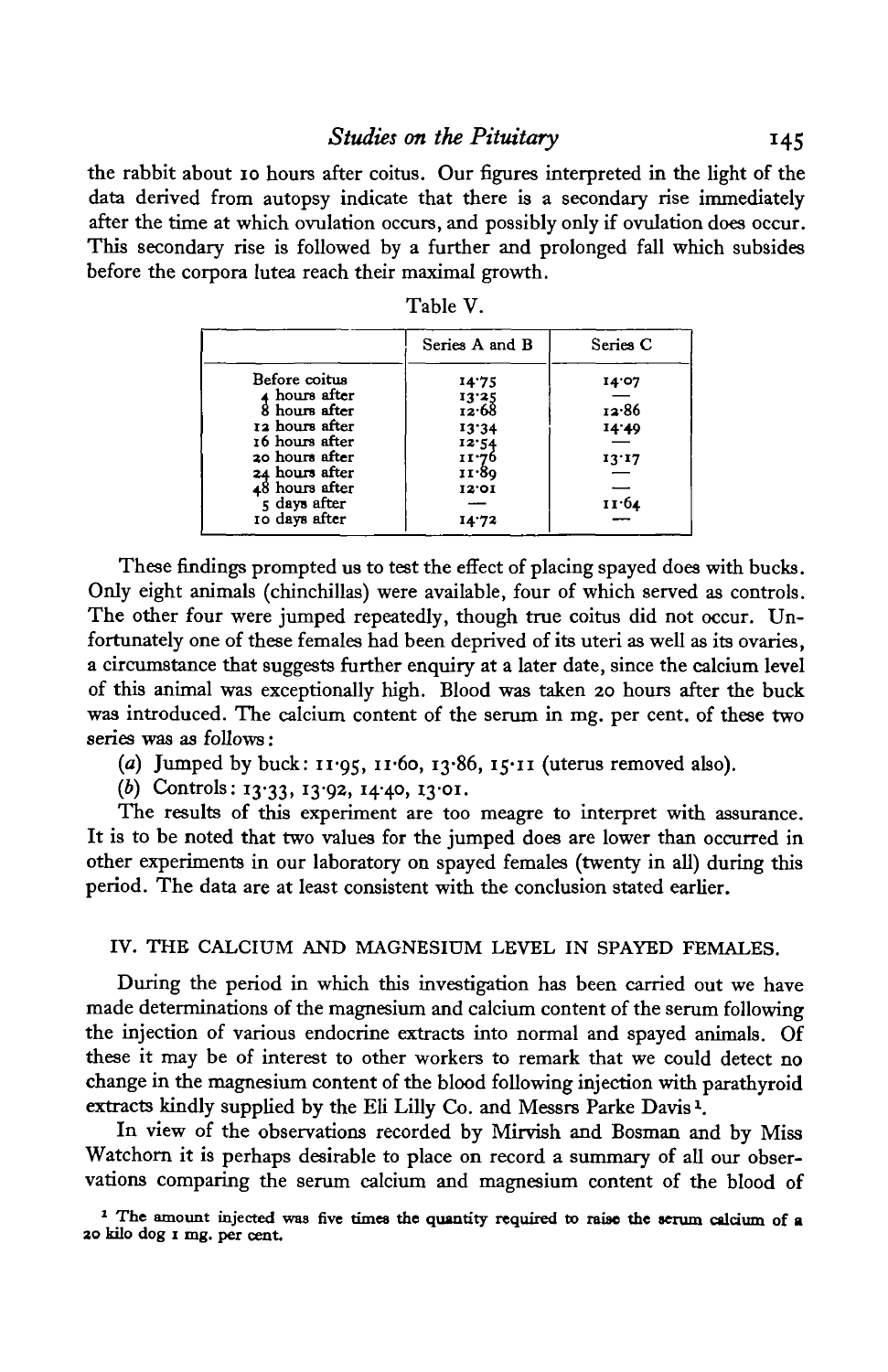normal female rabbits and rabbits from which the ovaries had been removed after sexual maturity. They provide no evidence that removal of the ovaries produces any significant effect of blood calcium or magnesium. The data are summarised below. All the figures given refer to does which had been kept in separate cages for at least one month before bleeding.

|                                            | A. Ovariotomised females |           | <b>B.</b> Normal females |                                  |
|--------------------------------------------|--------------------------|-----------|--------------------------|----------------------------------|
|                                            | Calcium                  | Magnesium | Calcium                  | Magnesium                        |
| (a) Sables                                 | 14.27                    |           | 14.22                    |                                  |
|                                            | 13.92                    |           | 14.57                    |                                  |
|                                            | 14.27                    |           | 15.21                    |                                  |
|                                            | 14.75                    | 2 96      |                          |                                  |
|                                            | 14.93                    | 2.96      |                          | $\frac{1}{1}$                    |
| Mean value                                 | 14.43                    | 2.96      | 14.67                    |                                  |
| $(b)$ Havanas                              | 13.22                    |           | 14∙86                    |                                  |
|                                            | 12.00                    |           | 14.27                    | $\frac{1}{\sqrt{1-\frac{1}{2}}}$ |
|                                            | 14.04                    |           | 15.33                    |                                  |
|                                            | 13.86                    | 2.25      |                          |                                  |
|                                            | 14 63                    | 1.81      |                          |                                  |
| Mean value                                 | 13.75                    | 2.03      | 14.85                    |                                  |
| (c) Chinchillas                            | 13.80                    | 4.43      | 13.87                    | 3.92                             |
|                                            | 14.99                    | 3.03      | 14.57                    | 3.15                             |
|                                            | 14.52                    | 4.23      | 14.60                    |                                  |
|                                            | 13.93                    | 3.07      | 13:57                    | 2.33                             |
|                                            | 13.80                    | 2.74      | 14.76                    | 4:31                             |
|                                            | 13.10                    | 3.68      | 15.29                    | 2.58                             |
|                                            | 14.22                    | 2.80      | 14.93                    | ვ∙ი8                             |
|                                            | 15'17                    | 2.14      | 13.00                    | 2.16                             |
| Mean value                                 | 14.10                    | 3.26      | 14:35                    | 3.08                             |
| Mean values for all breeds taken together: |                          |           |                          |                                  |
|                                            | 14.13                    | 3'01      | 14.52                    | 3.08                             |

Table VI.

#### V. DISCUSSION.

It will be evident to the reader that the information disclosed in the present communication raises more problems than it is capable of solving. Nevertheless a few suggestions may be deemed permissible at this stage of the enquiry. Perhaps the most striking positive outcome of the rapid progress which has been made in the physiology of mammalian reproduction during the past decade has been the increasing recognition that the underlying factors which co-ordinate the cyclical activity of the reproductive organs in different species are essentially similar, however different the manifestations of the reproductive cycle may appear to be at first sight. The characteristic features which the reproductive cycle displays in any given species appear to represent an exaggeration of features which are essentially universal in all mammals and, as our own work has shown, are represented by analogous phenomena in the lower vertebrates. In one mammalian species the vaginal changes, in another the uterine events, in another the characteristics of pseudo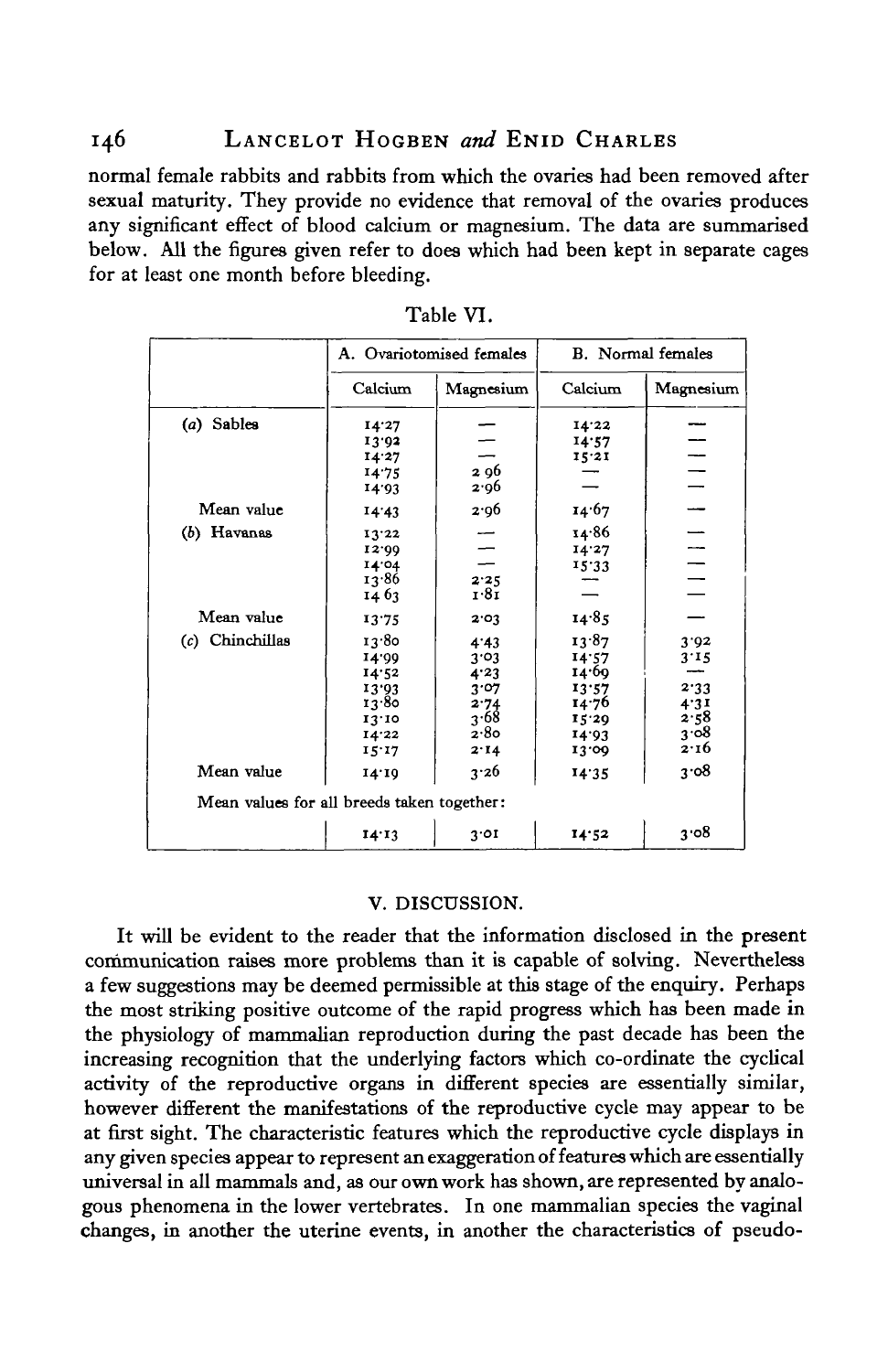pregnancy associated especially with the mammary glands may be the most prominent visible indications of the internal mechanism which determines the periodic nature of the reproductive function. We might express this by saying that reproductive cycles are made up of a series of somatic responses to periodic changes in the internal environment of the circulatory fluids. The relative sensitivity of these responses to the co-ordinating stimuli of internal secretion varies from species to species. The essential components are the same in all and the necessary stimuli which bring them into operation are the same in all.

Adopting provisionally this attitude to the problem of mammalian reproduction approached from the standpoint of comparative physiology we may be permitted to speculate on the relation of such observations as we have recorded in this communication to the interpretation of the reproductive cycles of other mammals. The rabbit is peculiar (like the ferret) in that ovulation does not occur without the stimulus of sexual excitement. Parenthetically we may remark that our experiments show that profound internal changes are consequent upon sexual excitement involving the muscular movements associated with coitus, even if no actual penetration of the vagina occurs. This is significant in relation to the observations of Fee and Parkes (6), who claim that copulation induces ovulation in females after anaesthesia of the vagina. The most plausible way of interpreting the phenomena of reproductive activity in the rabbit is suggested by the following hypothesis. We may presume that in the rabbit as in other mammals there exists the same potential sequence of internal secretion as in other mammals. It is not unlikely to suppose that in other mammals pituitary secretion is reflexly activated by sexual excitement to some extent. The rabbit may be peculiar only in so far as the secretion of the anterior lobe hormone or hormones involved in activating the ovaries may never reach the requisite threshold for ovulation unless the additional stimulus of sexual excitement is superadded.

This approach to the problem suggests a field for further enquiry into the mechanism of periodicity. In order that a series of events such as occur in the ovarian cycle may form a closed chain with regular recurrence, each phase of the cycle must be the visible response to some stimulus which also activates the mechanism which is responsible for the manifestations characteristic of the succeeding phase. At present we have good reason to believe that pituitary secretion activates the ovaries. We know that certain changes in the accessory reproductive organs are the result of ovarian secretion. We also know that a normal consequence of the rupture of a ripe follicle is the production of a corpus luteum. Thus a simple possible hypothesis to account for the existence of a closed chain of sequences is that the secretion of the corpus luteum stimulates the pituitary to increased secretion, thus repeating the preceding sequence. This possibility could be tested experimentally in a large number of ways.

These reflections prompt us to ask whether the action of ovarian extracts discovered by Mirvish and Bosman is due to oestrin or to an autocoid of the corpus luteum. Mirvish and Bosman used ovaries with ripe corpora lutea. In a private communication Dr Mirvish informs us that he obtained better results when he